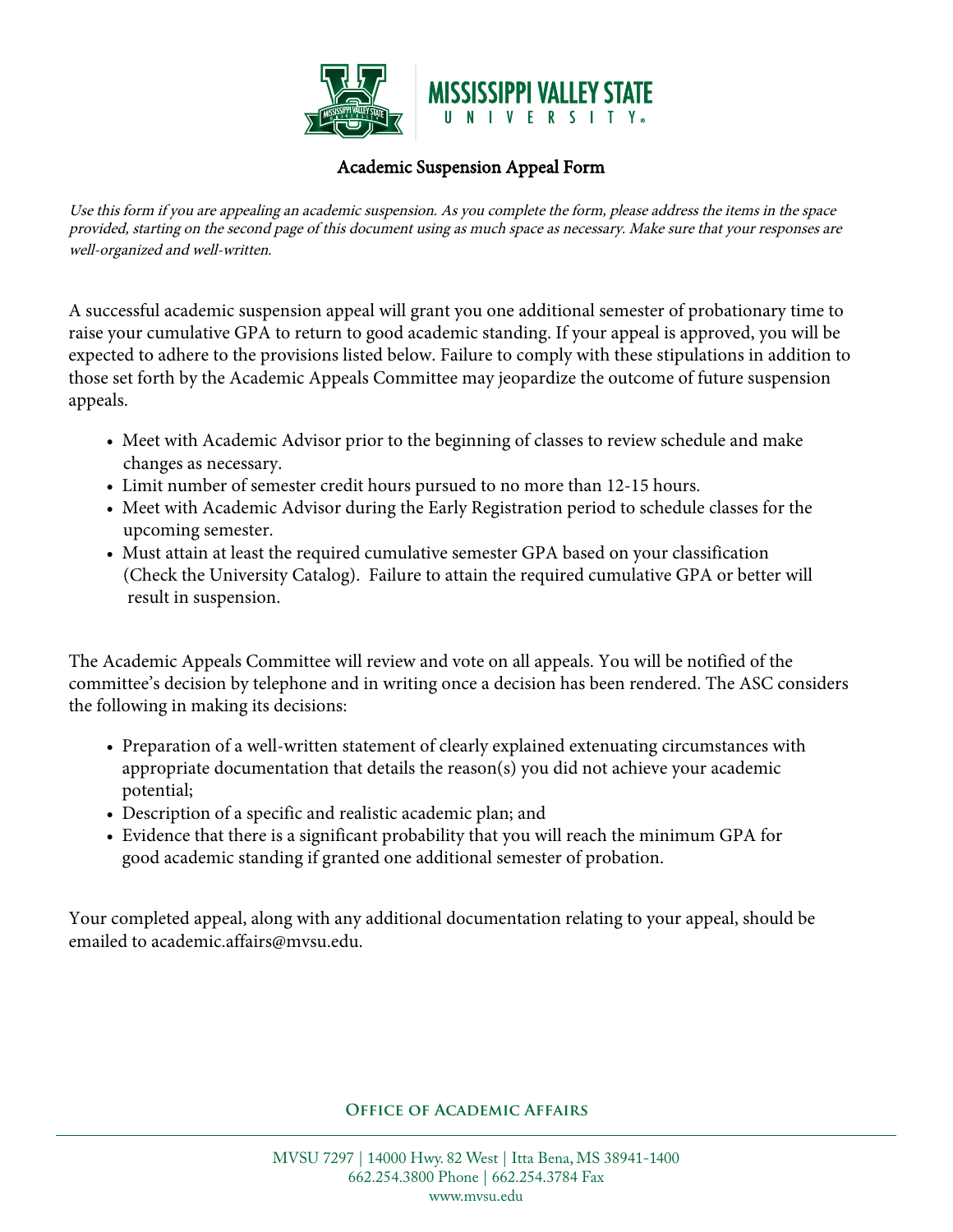

## Academic Suspension Appeal Form

| Name                                                                                                         |                                  |                                                                       |                                    |  |  |
|--------------------------------------------------------------------------------------------------------------|----------------------------------|-----------------------------------------------------------------------|------------------------------------|--|--|
| Major:                                                                                                       |                                  | $Classification: FR \_\_\_\$ {SO \_\_\_\_\} JR $\_\_\_\$ SR $\_\_\_\$ |                                    |  |  |
| Address:                                                                                                     |                                  | City:                                                                 |                                    |  |  |
|                                                                                                              |                                  |                                                                       |                                    |  |  |
|                                                                                                              |                                  |                                                                       |                                    |  |  |
|                                                                                                              |                                  |                                                                       |                                    |  |  |
|                                                                                                              |                                  |                                                                       |                                    |  |  |
| Semester GPA ___________                                                                                     | Semester Credits Earned          |                                                                       | Semester Credits Attempted _______ |  |  |
| Cumulative GPA                                                                                               | <b>Cumulative Credits Earned</b> |                                                                       | Cumulative Credits Attempted       |  |  |
|                                                                                                              |                                  |                                                                       |                                    |  |  |
| This is my ________ academic suspension. (Please indicate the total number of suspensions you have received. |                                  |                                                                       |                                    |  |  |

1. Provide a detailed account of the reasons you did not reach the minimum required cumulative GPA in the past semester; include descriptions of any extenuating circumstances and efforts that you made to improve your GPA during the semester.

**\_\_\_\_\_\_\_\_\_\_\_\_\_\_\_\_\_\_\_\_\_\_\_\_\_\_\_\_\_\_\_\_\_\_\_\_\_\_\_\_\_\_\_\_\_\_\_\_\_\_\_\_\_\_\_\_\_\_\_\_\_\_\_\_\_\_\_\_\_\_\_\_\_\_\_\_\_\_\_\_\_\_\_\_\_\_\_\_**